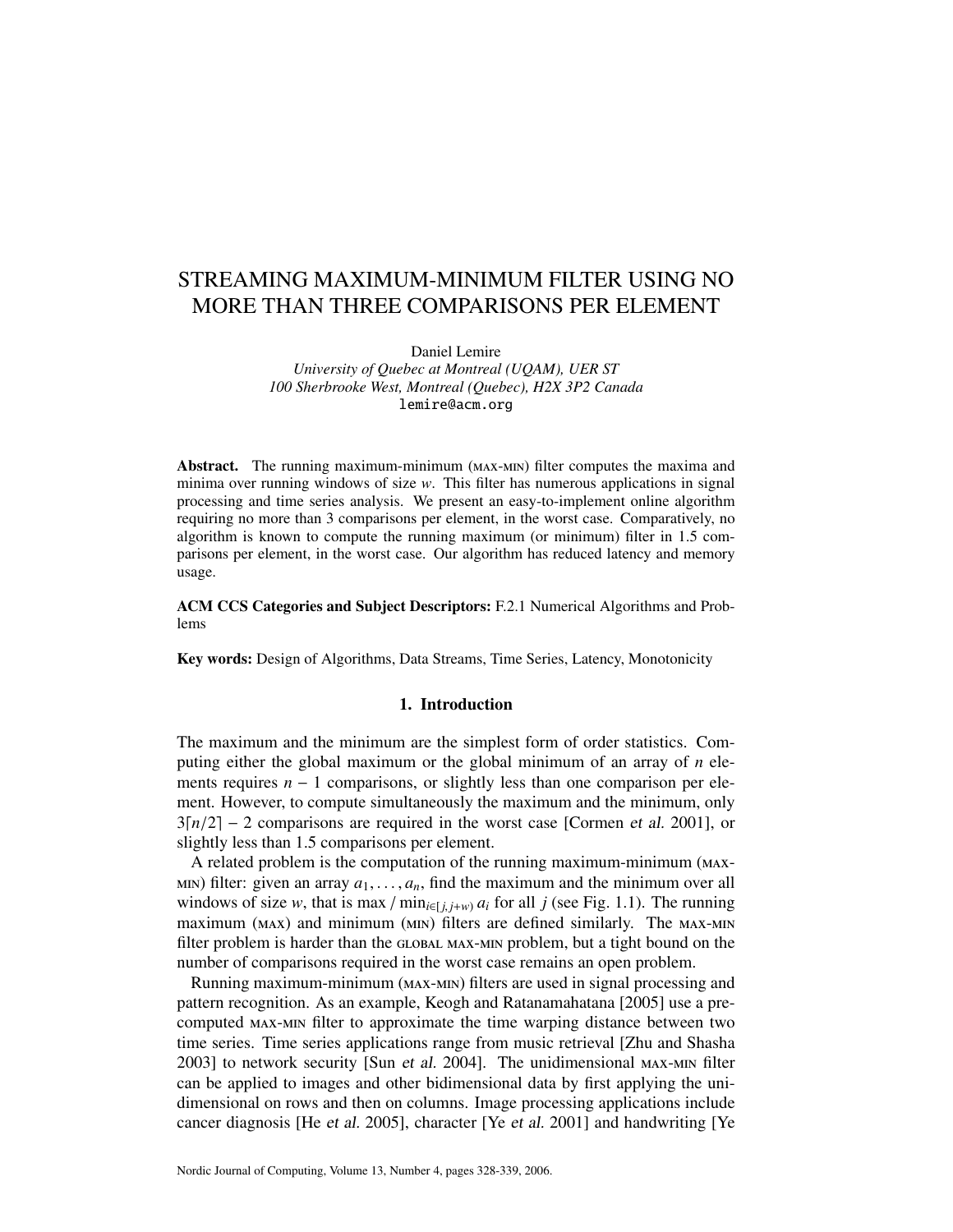

Fig. 1.1: Example of a running MAX-MIN filter.

et al. 2001] recognition, and boundary feature comparison [Taycher and Garakani 2004].

We define the *stream latency* of a filter as the maximum number of data points required after the window has passed. For example, an algorithm requiring that the whole data set be available before the running filter can be computed has a high stream latency. In effect, the stream latency is a measure of an algorithm on the batch/online scale. We quantify the speed of an algorithm by the number of comparisons between values, either  $a < b$  or  $b < a$ , where values are typically floating-point numbers.

We present the first algorithm to compute the combined MAX-MIN filter in no more than 3 comparisons per element, in the worst case. Indeed, we are able to save some comparisons by not treating the  $MAX$ - $MIN$  filter as the aggregate of the  $MAX$ and  $\mu$ IN filters: if *x* is strictly larger than *k* other numbers, then there is no need to check whether  $x$  is smaller than any of these numbers. Additionally, it is the first algorithm to require a constant number of comparisons per element without any stream latency and it uses less memory than competitive alternatives. Further, our algorithm requires no more than 2 comparisons per element when the input data is monotonic (either non-increasing or non-decreasing). We provide experimental evidence that our algorithm is competitive and can be substantially faster (by a factor of 2) when the input data is piecewise monotonic. A maybe surprising result is that our algorithm is arguably simpler to implement than the recently proposed algorithms such as Gil and Kimmel [2002] or Droogenbroeck and Buckley [2005]. Finally, we prove that at least 2 comparisons per element are required to compute the MAX-MIN filter when no stream latency is allowed.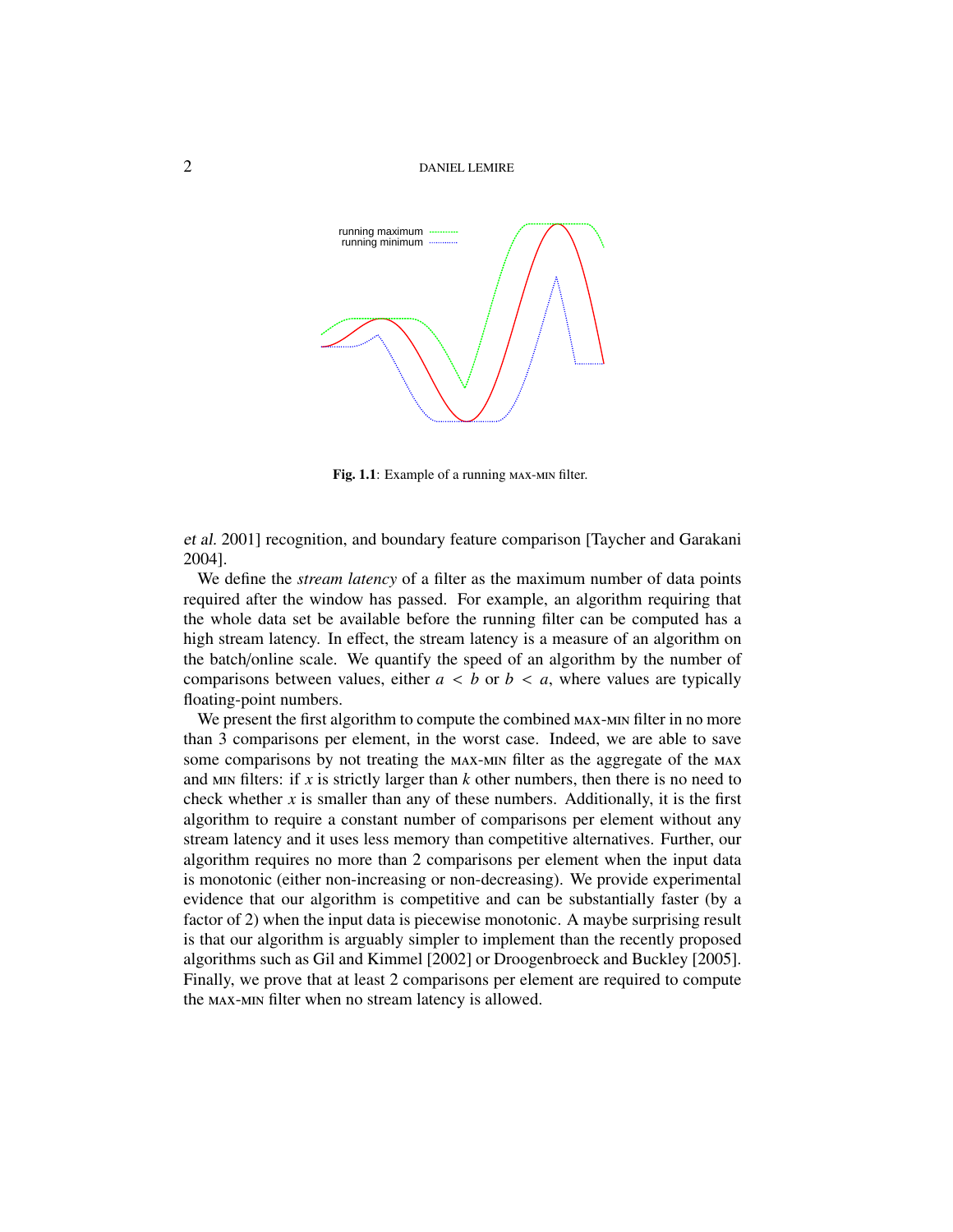| algorithm            | comparisons per ele- | stream latency | buffer      |
|----------------------|----------------------|----------------|-------------|
|                      | ment (worst case)    |                |             |
| naive                | $2w - 2$             | 0              |             |
| van Herk [1992], Gil | $6 - 8/w$            | w              | $4w + O(1)$ |
| and Werman [1993]    |                      |                |             |
| Gil and Kimmel       | $3 + 2 \log w/w$     | w              | $6w + O(1)$ |
| [2002]               | $+O(1/w)$            |                |             |
| New algorithm        |                      | 0              | $2w + O(1)$ |

TABLE I: Worst-case number of comparisons and stream latency for competitive MAX-MIN filter algorithms. Stream latency and memory usage (buffer) are given in number of elements.

#### 2. Related Work

Pitas [1989] presented the  $max$  filter algorithm  $max$  requiring  $O(log w)$  comparisons per element in the worst case and an average-case performance over independent and identically distributed (i.i.d.) noise data of slightly more than 3 comparisons per element. Douglas [1996] presented a better alternative: the MAX filter algorithm was shown to average 3 comparisons per element for i.i.d. input signals and Myers and Zheng [1997] presented an asynchronous implementation.

More recently, van Herk [1992] and Gil and Werman [1993] presented an algorithm requiring 6−8/*<sup>w</sup>* comparisons per element, in the worst case. The algorithm is based on the batch computation of cumulative maxima and minima over overlapping blocks of  $2w$  elements. For each filter ( $MAX$  and  $MIN$ ), it uses a memory buffer of  $2w + O(1)$  elements. We will refer to this algorithm as the van HERK-GIL-WERMAN algorithm. Gil and Kimmel [2002] proposed an improved version (GIL-KIMMEL) which lowered the number of comparisons per element to slightly more than 3 comparisons per element, but at the cost of some added memory usage and implementation complexity (see Table I and Fig. 2.2 for summary). For i.i.d. noise data, Gil and Kimmel presented a variant of the algorithm requiring  $\approx 2 + (2 + \ln 2/2) \log w/w$  comparisons per element (amortized), but with the same worst case complexity. Monotonic data is a worst case input for the GIL-KIMMEL variant.

Droogenbroeck and Buckley [2005] proposed a fast algorithm based on anchors. They do not improve on the number of comparisons per element. For window sizes ranging from 10 to 30 and data values ranging from 0 to 255, their implementation has a running time lower than their van HERK-GIL-WERMAN implementation by as much as 30%. Their GIL-KIMMEL implementation outperforms their van HERK-GIL-WERMAN implementation by as much as  $15\%$  for window sizes larger than 15, but is outperformed similarly for smaller window sizes, and both are comparable for a window size equals to 15. The Droogenbroeck-Buckley MIN filter pseudocode alone requires a full page compared to a few lines for van HERK-GIL-WERMAN algorithm. Their experiments did not consider window sizes beyond *w* = 30 nor arbitrary floating point data values.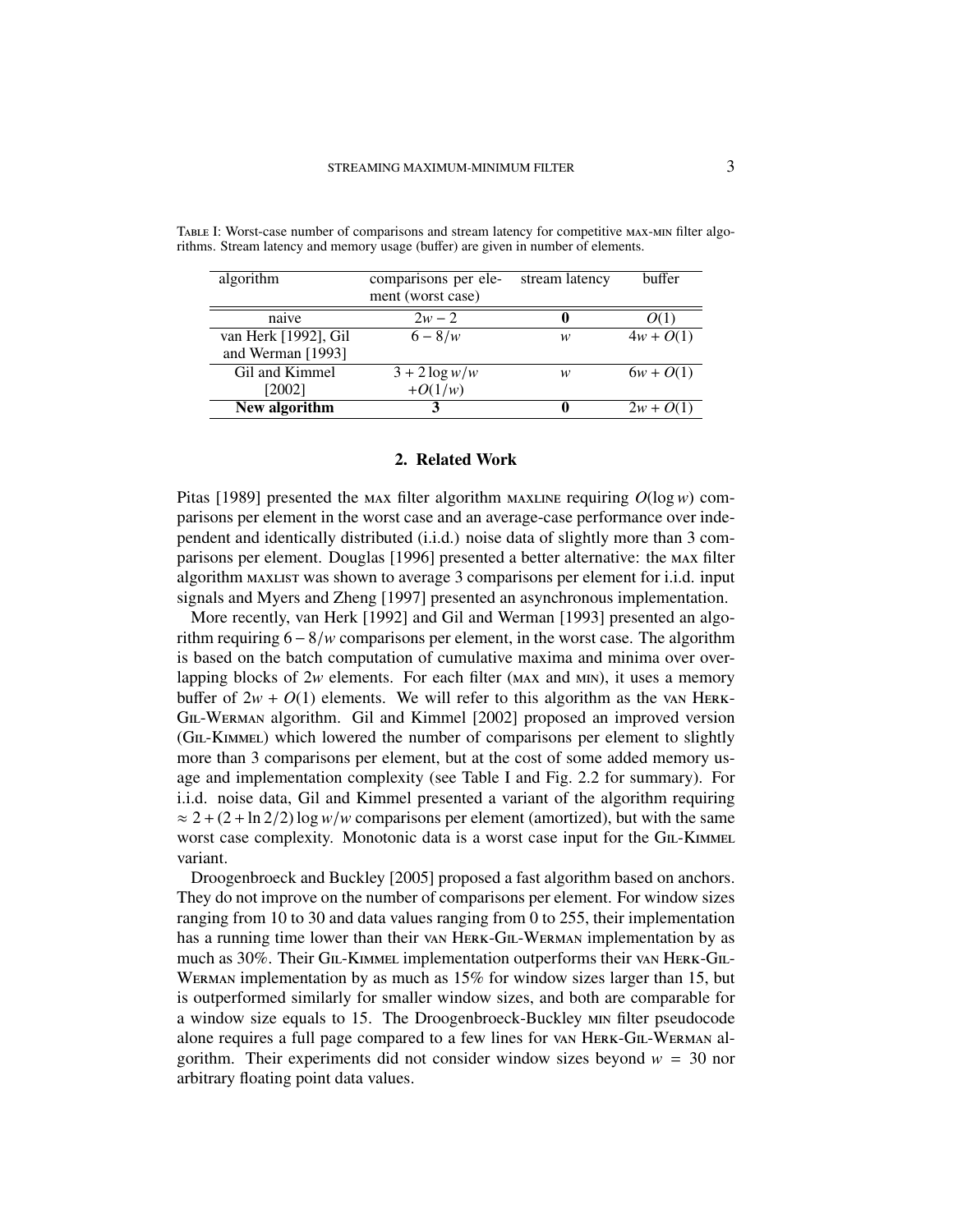4 DANIEL LEMIRE



Fig. 2.2: Worst-case number of comparisons per element with the van HERK-GIL-WERMAN (van Herk) algorithm, the GIL-KIMMEL algorithm, and our new streaming algorithm (less is better).

### 3. Lower Bounds on the Number of Comparisons

Gil and Kimmel [2002] showed that the **PREFIX MAX-MIN** (max / min<sub>i $\leq i$ </sub> *a*<sub>*i*</sub> for all *j*) requires at least  $log 3 \approx 1.58$  comparisons per element, while they conjectured that at least 2 comparisons are required. We prove that their result applies directly to the MIN-MAX filter problem and show that 2 comparisons per element are required when no latency is allowed.

THEOREM 1. In the limit where the size of the array becomes infinite, the MIN-MAX *filter problem requires at least 2 comparisons per element when no stream latency is allowed, and* log 3 *comparisons per element otherwise.*

PROOF. Let array values be distinct real numbers. When no stream latency is allowed, we must return the maximum and minimum of window  $(i - w, i]$  using only the data values and comparisons in [1, *<sup>i</sup>*]. An adversary can choose the array value  $a_i$  so that  $a_i$  must be compared at least twice with preceding values: it takes two comparisons with *a<sup>i</sup>* to determine that it is neither a maximum nor a minimum ( $a_i$  ∈ (min<sub>j∈(*i*−*w*,*i*]  $a_j$ , max<sub>*j*∈(*i*−*w*,*i*]  $a_j$ )). Hence, at least 2( $n - w$ ) comparisons are represent are required by the property  $a_j$  as  $n \to \infty$  two comparisons per element are</sub></sub> required, but because  $2(n - w)/n$  → 2 as  $n \to \infty$ , two comparisons per element are required in the worst case.

Next we assume stream latency is allowed. Browsing the array from left to right, each new data point  $a_i$  for  $i \in [w, n]$  can be either a new maximum  $(a_i = \max_{j \in (i-w,i]} a_j)$ , a new minimum  $(a_i = \min_{j \in (i-w,i]} a_j)$ , or neither a new maximum or a new minimum ( $a_i$  ∈ (min<sub>*j*∈(*i*−*w*,*i*]  $a_j$ , max<sub>*j*∈(*i*−*w*,*i*]  $a_j$ )). For any ternary</sub></sub>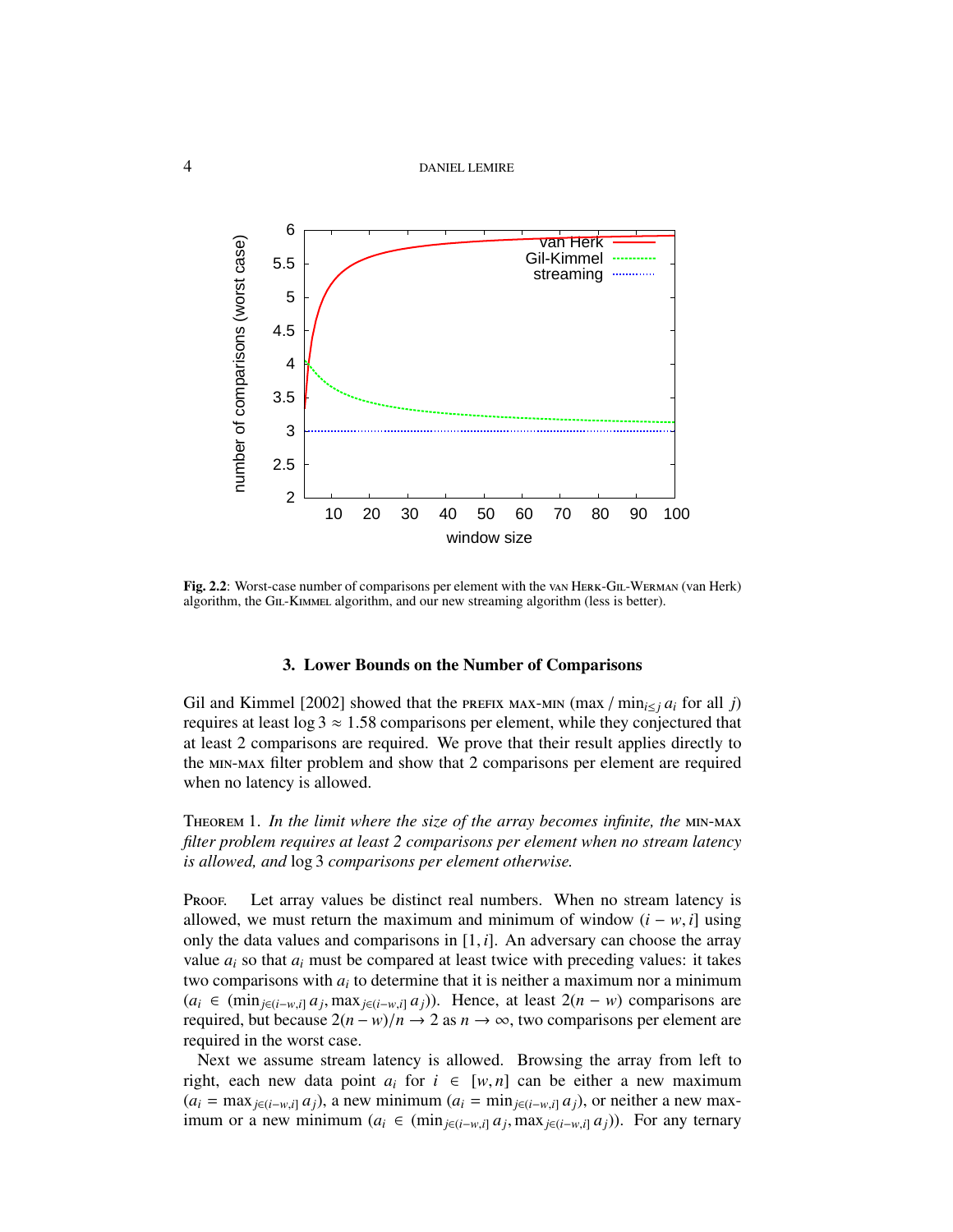sequence such as MAX-MAX-MIN-NOMAXMIN-MIN-MAX-..., we can generate a corresponding array. This means that a  $MIN-MAX$  filter needs to distinguish between more than 3*n*−*<sup>w</sup>* different partial orders over the values in the array *a*. In other words, the binary decision tree must have more than 3*n*−*<sup>w</sup>* leaves. Any binary tree having  $l$  leaves has height at least  $\lceil \log l \rceil$ . Hence, our binary tree must have height at least  $\lceil \log 3^{n-w} \rceil \ge (n-w) \log 3$ , proving that  $(1-w/n) \log 3 \rightarrow \log 3$  comparisons per element are required when *n* is large.  $\square$ 

By the next proposition, we show that the general lower bound of 2 comparisons per element is tight.

PROPOSITION 1. *There exists an algorithm to compute the* MIN-MAX *filter in no more than 2 comparisons per element when the window size is 3 (w* = 3*), with no stream latency.*

Proof. Suppose we know the location of the maximum and minimum of the window  $[i - 3, i - 1]$ . Then we know the maximum and minimum of  $\{a_{i-2}, a_{i-1}\}$ . Hence, to compute the maximum and minimum of  $\{a_{i-2}, a_{i-1}, a_i\}$ , it suffices to determine whether  $a_{i-1} > a_i$  and whether  $a_{i-2} > a_i$ . □

## 4. The Novel Streaming Algorithm

To compute a running  $MAX-MIN$  filter, it is sufficient to maintain a *monotonic wedge* (see Fig. 4.3). Given an array  $a = a_1, \ldots, a_n$ , a monotonic wedge is made of two lists *U*, *L* where  $U_1$  and  $L_1$  are the locations of global maximum and minimum, *U*<sub>2</sub> and *L*<sub>2</sub> are the locations of the global maximum and minimum in  $(U_1, \infty)$  and (*L*<sub>1</sub>, ∞), and so on. Formally, *U* and *L* satisfy  $\max_{i>U_{j-1}} a_i = a_{U_j}$  and  $\min_{i>L_{j-1}} a_i = a_{U_j}$  for  $i = 1, 2$  where by convention  $U_0 = I_0 = -\infty$  If all values of *a* are  $a_{L_j}$  for  $j = 1, 2, ...$  where, by convention,  $U_0 = L_0 = -\infty$ . If all values of *a* are distinct then the monotonic wedge *U.I* is unique. The location of the last data distinct, then the monotonic wedge *<sup>U</sup>*, *<sup>L</sup>* is unique. The location of the last data point *n* in *a*, is the last value stored in both *U* and *L* (see  $U_5$  and  $L_4$  in Fig. 4.3). A monotonic wedge has the property that it keeps the location of the current (global) maximum  $(U_1)$  and minimum  $(L_1)$  while it can be easily updated as we remove data points from the left or append them from the right:

- $\circ$  to compute a monotonic wedge of  $a_2, a_3, \ldots, a_n$  given a monotonic wedge *U*, *L* for  $a_1, a_2, \ldots, a_n$ , it suffices to remove (pop)  $U_1$  from *U* if  $U_1 = 1$  or  $L_1$ from *L* if  $L_1 = 1$ ;
- $\circ$  similarly, to compute the monotonic wedge of  $a_1, a_2, \ldots, a_n, a_{n+1}$ , if  $a_{n+1} > a_n$ *a<sub>n</sub>*, it suffices to remove the last locations stored in *U* until  $a_{\text{last}(U)} \ge a_{n+1}$  or else, to remove the last locations stored in *L* until  $a_{\text{last}(L)} \le a_{n+1}$ , and then to append the location  $n + 1$  to both *U* and *L*.

Fig. 4.4 provides an example of how the monotonic wedge for window [*i*−*w*, *<sup>i</sup>*−1] is updated into a wedge for  $[i - w + 1, i]$ . In Step A, we begin with a monotonic wedge for  $[i - w, i - 1]$ . In Step B, we add value  $a_i$  to the interval. This new value<br>is compared against the last value  $a_i$ , and since  $a_i > a_{ii}$ , we remove the index  $U_i$ is compared against the last value  $a_{i-1}$  and since  $a_i > a_{U_5}$ , we remove the index  $U_5$ <br>from *U* Similarly because  $a_i > a_{U_i}$ , we also remove  $U_4$ . In Step C, the index *i* is from *U*. Similarly, because  $a_i > a_{U_4}$ , we also remove  $U_4$ . In Step C, the index *i* is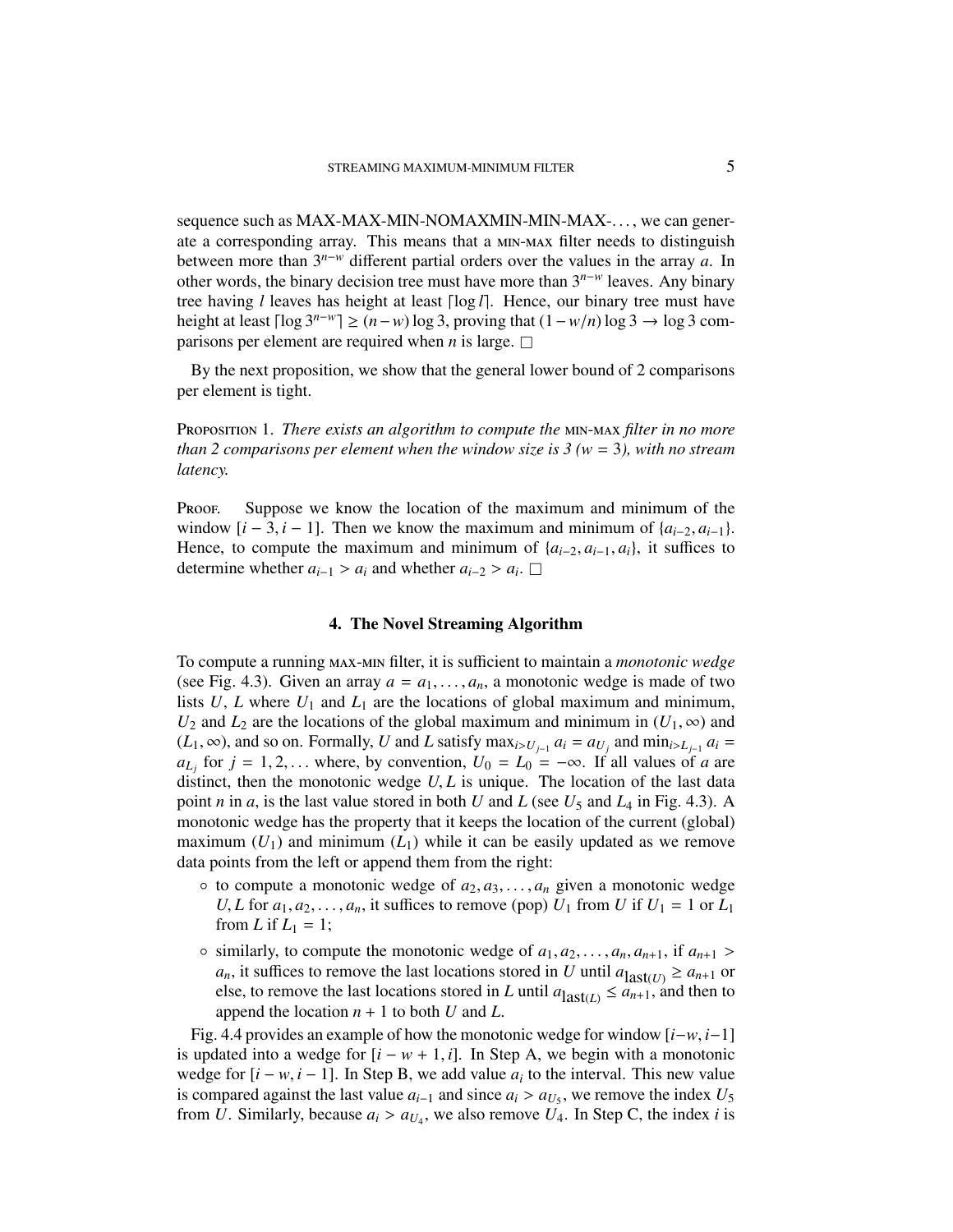

Fig. 4.3: Example of a monotonic wedge: data points run from left to right.

appended to both *U* and *L* and we have a new (extended) monotonic wedge. Then, we would further remove *L*1, consider the next value forward, and so on.

Algorithm 1 and Proposition 2 show that a monotonic wedge can be used to compute the  $MAX-MIN$  filter efficiently and with few lines of code.

Algorithm 1 Streaming algorithm to compute the MAX-MIN filter using no more than 3 comparisons per element.

```
1: INPUT: an array a indexed from 1 to n
 2: INPUT: window width w > 23: U, L \leftarrow empty double-ended queues, we append to "back"
 4: append 1 to U and L
 5: for i in \{2, ..., n\} do<br>6: if i \geq w + 1 then
        if i \geq w + 1 then
 7: OUTPUT: a_{\text{front}(U)} as maximum of range [i - w, i]<br>8: OUTPUT: a_c as minimum of range [i - w, i]8: OUTPUT: a_{\text{front}(L)} as minimum of range [i - w, i]9: if a_i > a_{i-1} then<br>10: pop U from by
           pop U from back
11: while a_i > a_{\text{back}(U)} do<br>
12: pop II from back
12: pop U from back
13: else
14: pop L from back
15: while a_i < a_{\text{back}(L)} do<br>
16: pop L from back
16: pop L from back
17: append i to U and L
18: if i = w + \text{front}(U) then
19: pop U from front
20: else if i = w + \text{front}(L) then
21: pop L from front
```
PROPOSITION 2. *Algorithm 1 computes the* MAX-MIN *filter over n values using no more than* 3*n comparisons, or 3 comparisons per element.*

Proof. We prove by induction that in Algorithm 1, *U* and *L* form a monotonic wedge of *a* over the interval  $[\max\{i - w, 1\}, i)$  at the beginning of the main loop (line 5). Initially, when  $i = 2$ ,  $U, L = \{1\}$ ,  $U, L$  is trivially a monotonic wedge. We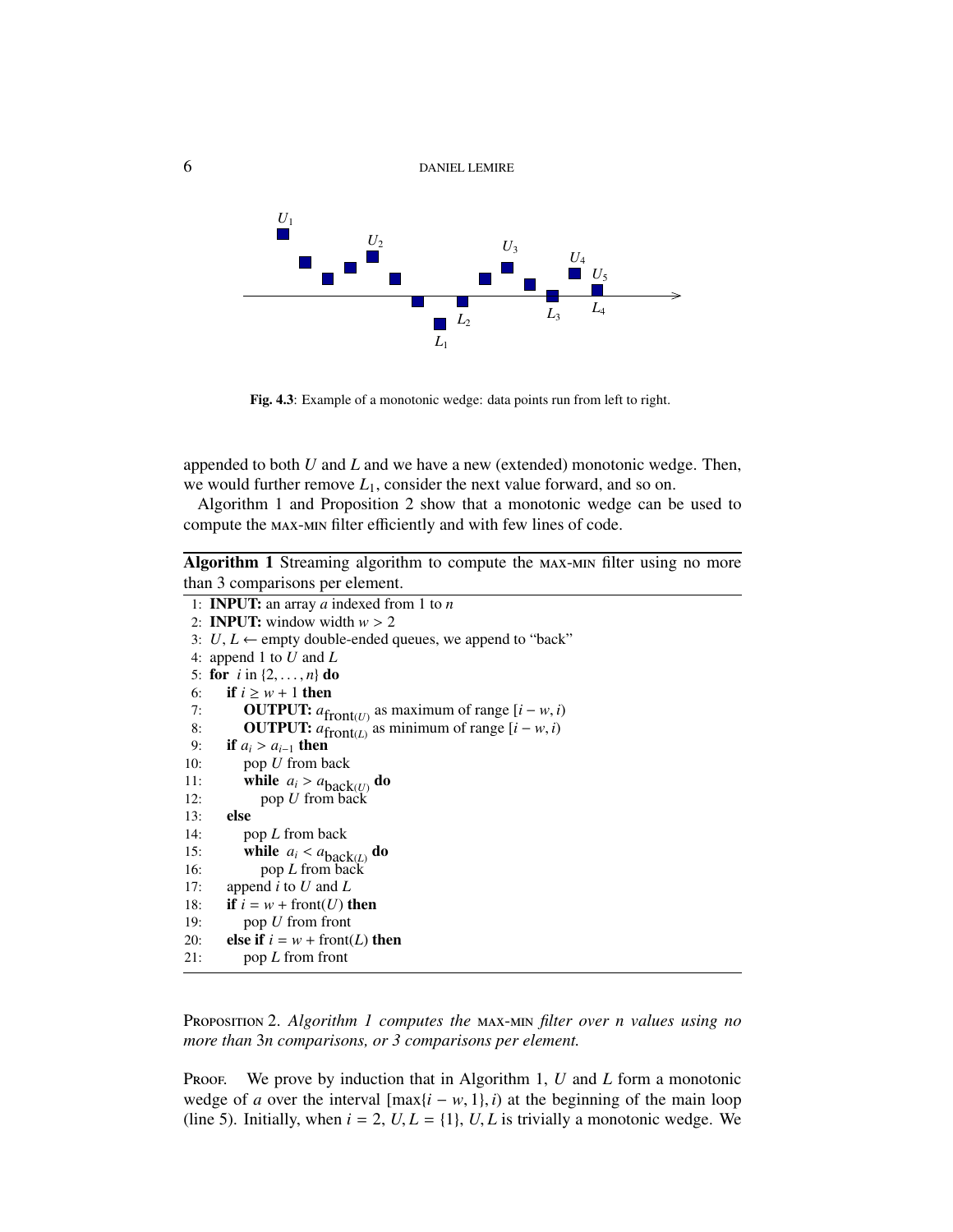

Fig. 4.4: Algorithm 1 from line 5 to line 17: updating the monotonic wedge is done by either removing the last elements of *<sup>U</sup>* or the last elements of *<sup>L</sup>* until *<sup>U</sup>*, *<sup>L</sup>* form a monotonic wedge for [max{*<sup>i</sup>* <sup>−</sup> *<sup>w</sup>*, <sup>1</sup>}, *<sup>i</sup>*].

have that the last component of both *U* and *L* is  $i - 1$ . If  $a_i > a_{i-1}$  (line 11), then we remove the last elements of *U* until  $a_{\text{last}(U)} \ge a_{n+1}$  (line 11) or if  $a_i \le a_{i-1}$ , we remove the last elements of *L* until  $a_{\text{last}(L)} \le a_{n+1}$  (line 15). Then we append *i* to both *U* and *L* (line 17). The lists *U*, *L* form a monotonic wedge of  $[\max\{i - w, 1\}, i]$ <br>at this point (see Fig. 4.4). After appending the latest location *i* (line 17), any at this point (see Fig. 4.4). After appending the latest location *i* (line 17), any location  $j < i$  will appear in either *U* or *L*, but not in both. Indeed,  $i - 1$  is necessarily removed from either *U* or *L*. To compute the monotonic wedge over [max{*i*−*w*+1, <sup>1</sup>}, *<sup>i</sup>*+1) from the monotonic wedge over [max{*i*−*w*, <sup>1</sup>}, *<sup>i</sup>*], we check whether the location  $i - w$  is in *U* or *L* at line 18 and if so, we remove it. Hence, the algorithm produces the correct result.

We still have to prove that the algorithm will not use more than 3*n* comparisons, no matter what the input data is. Firstly, the total number of elements that Algorithm 1 appends to queues *U* and *L* is 2*n*, as each *i* is appended both to *U* and *L*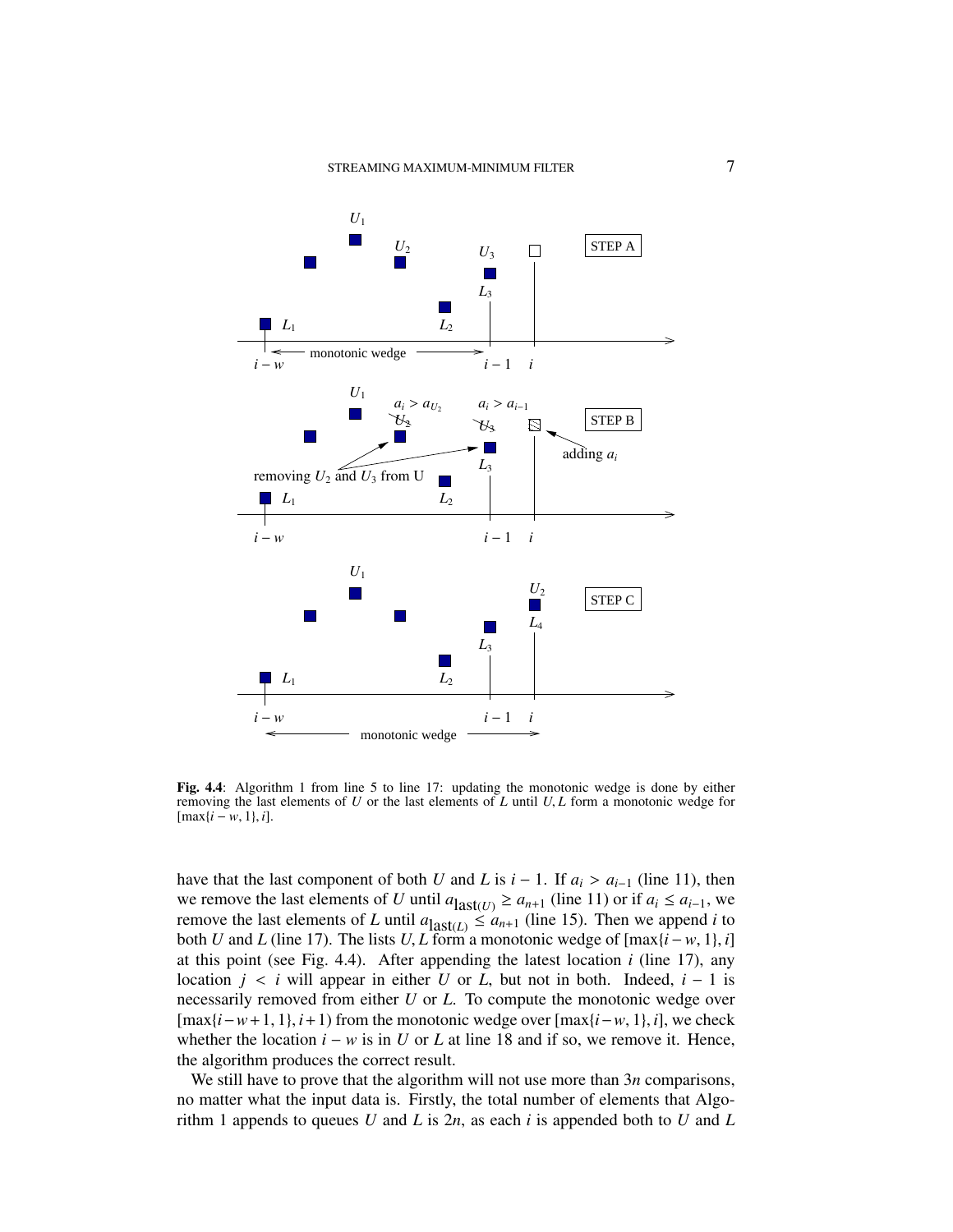8 DANIEL LEMIRE

(line 17). The comparison on line 9 is executed  $n - 1$  time and each execution removes an element from either *U* or *L* (lines 10 and 14), leaving  $2n-(n-1) = n+1$  elements to be removed elsewhere. Because each time the comparisons on lines 11 and 15 gives *true*, an element is removed from *U* or *L*, there can only be  $n + 1$ *true* comparisons. Morever, the comparisons on lines 11 and 15 can only be *false* once for a fixed *a<sup>i</sup>* since it is the exit condition of the loop. The number of *false* comparisons is therefore *n*. Hence, the total number of comparisons is at most  $(n-1) + (n+1) + n = 3n$ , as we claimed. □

While some signals such as electroencephalograms (EEG) resemble i.i.d noise, many more real-world signals are piecewise quasi-monotonic [Lemire et al. 2005]. While one GIL-KIMMEL variant [Gil and Kimmel 2002] has a comparison complexity of nearly 2 comparisons per element over i.i.d noise, but a worst case complexity of slightly more than 3 comparisons for monotonic data, the opposite is true of our algorithm as demonstrated by the following proposition.

PROPOSITION 3. When the data is monotonic, Algorithm 1 computes the MAX-MIN *filter using no more than 2 comparisons per element.*

PROOF. If the input data is non-decreasing or non-increasing, then the conditions at line 11 and line 15 will never be true. Thus, in the worse case, for each new element, there is one comparison at line 9 and one at either line 11 or line 15.  $\Box$ 

The next proposition shows that the memory usage of the monotonic wedge is at most  $w + 1$  elements. Because U and L only store the indexes, we say that the total memory buffer size of the algorithm is  $2w + O(1)$  elements (see Table I).

PROPOSITION 4. In Algorithm 1, the number of elements in the monotonic wedge  $(size(U) + size(L))$  *is no more than*  $w + 1$ *.* 

PROOF. Each new element is added to both *U* and *L* at line 17, but in the next iteration of the main loop, this new element is removed from either *U* or *L* (line 10 or 14). Hence, after line 14 no element in the *w* possible elements can appear both in *U* and *L*. Therefore size(*U*) + size(*L*)  $\leq w + 1$ .

#### 5. Implementation and Experimental Results

While interesting theoretically, the number of comparison per element is not necessarily a good indication of real-world performance. We implemented our algorithm in C++ using the STL deque template. A more efficient data structure might be possible since the size of our double-ended queues are bounded by *w*. We used 64 bits floating point numbers ("double" type). In the pseudocode of Algorithm 1, we append *i* to the two double-ended queues, and then we systematically pop one of them (see proof of proposition 2). We found it slightly faster to rewrite the code to avoid one pop and one append (see appendix). The implementation of our algorithm stores only the location of the extrema whereas our implementation of the HERK-GIL-WERMAN algorithm stores values. Storing locations means that we can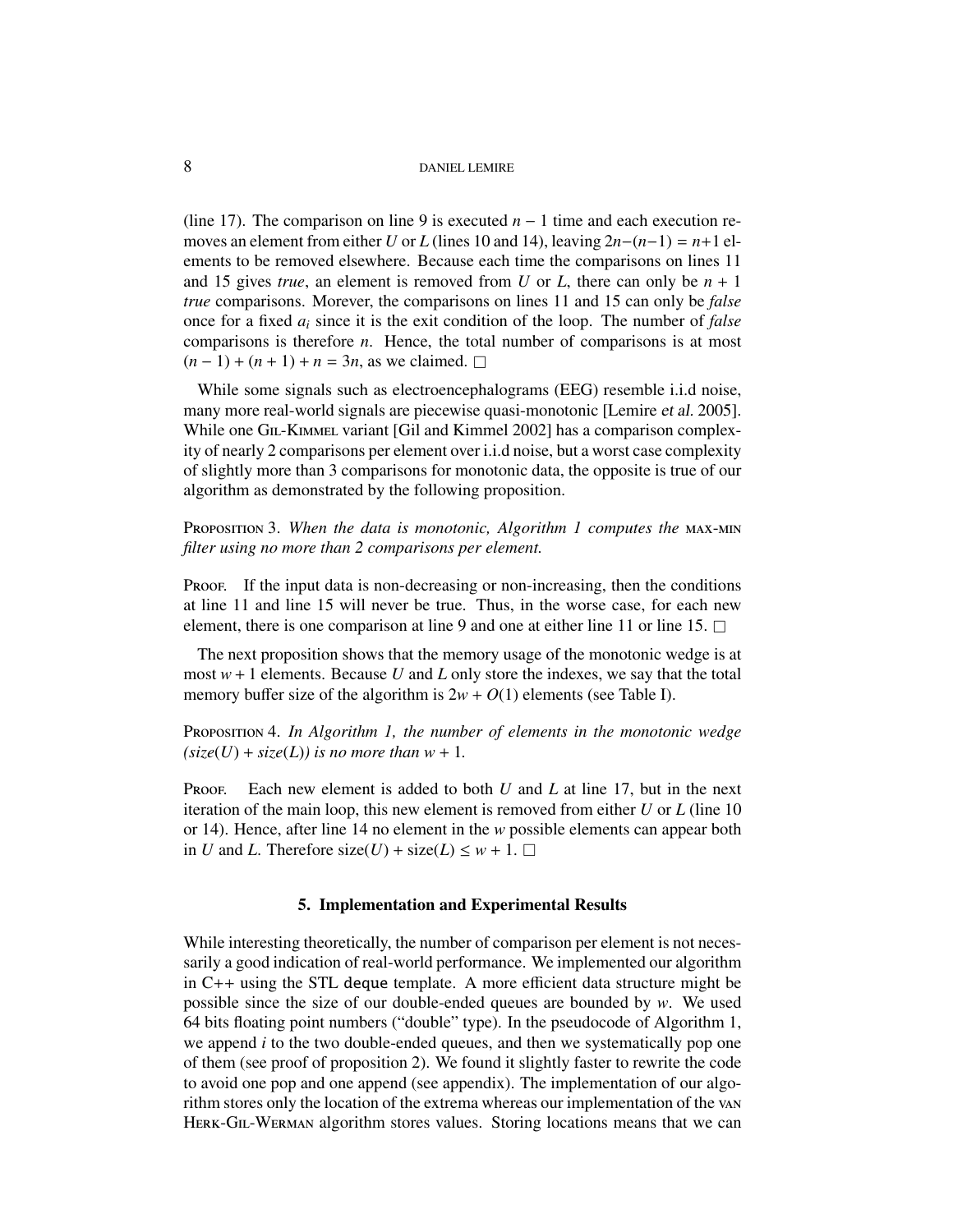compute the arg max / min filter with no overhead, but each comparison is slightly more expensive. While our implementation uses 32 bits integers to store locations, 64 bits integers should be used when processing streams. For small window sizes, Gil and Kimmel [2002] suggests unrolling the loops, essentially compiling *w* in the code: in this manner we could probably do away with a dynamic data structure and the corresponding overhead.

We ran our tests on an AMD Athlon 64 3200+ using a 64 bit Linux platform with 1 Gigabyte of RAM (no thrashing observed). The source code was compiled using the GNU GCC 3.4 compiler with the optimizer option "-O2".

We process synthetic data sets made of 1 million data points and report wall clock timings versus the window width (see Fig. 5.5). The linear time complexity of the naive algorithm is quite apparent for  $w > 10$ , but for small window sizes  $(w < 10)$ , it remains a viable alternative. Over i.i.d. noise generated with the Unix rand function, the van HERK-GIL-WERMAN and our algorithm are comparable (see Fig. 5(b)): both can process 1 million data points in about 0.15 s irrespective of the window width. For piecewise monotonic data such as a sine wave (see Fig. 5(a)) our algorithm is roughly twice as fast and can process 1 million data points in about  $0.075$  s. Our C++ implementation of the G<sub>IL</sub>-K<sub>IMMEL</sub> algorithm [Gil and Kimmel] 2002] performed slightly worse than the van HERK-GIL-WERMAN algorithm. To insure reproducibility, the source code is available freely from the author.

## 6. Conclusion and Future Work

We presented an algorithm to compute the  $MAX$ - $MIN$  filter using no more than 3 comparisons per element in the worst case whereas the previous best result was slightly above  $3 + 2 \log w/w + O(1/w)$  comparisons per element. Our algorithm has lower latency, is easy to implement, and has reduced memory usage. For monotonic input, our algorithm incurs a cost of no more than 2 comparisons per element. Experimentally, our algorithm is especially competitive when the input is piecewise monotonic: it is twice as fast on a sine wave.

We have shown that at least 2 comparisons per element are required to solve the MAX-MIN filter problem when no stream latency is allowed, and we showed that this bound is tight when the window is small ( $w = 3$ ).

#### Acknowledgements

This work is supported by NSERC grant 261437. The author wishes to thank Owen Kaser of the University of New Brunswick for his insightful comments.

## References

- CORMEN, T.H., LEISERSON, C.E., RIVEST, R.L., AND S., CLIFFORD. 2001. Introduction to Algorithms, second edition. MIT Press, Cambridge, MA.
- Douglas, S.C. 1996. Running max/min calculation using a pruned ordered list. IEEE Transactions on Signal Processing 44, 11, 2872–2877.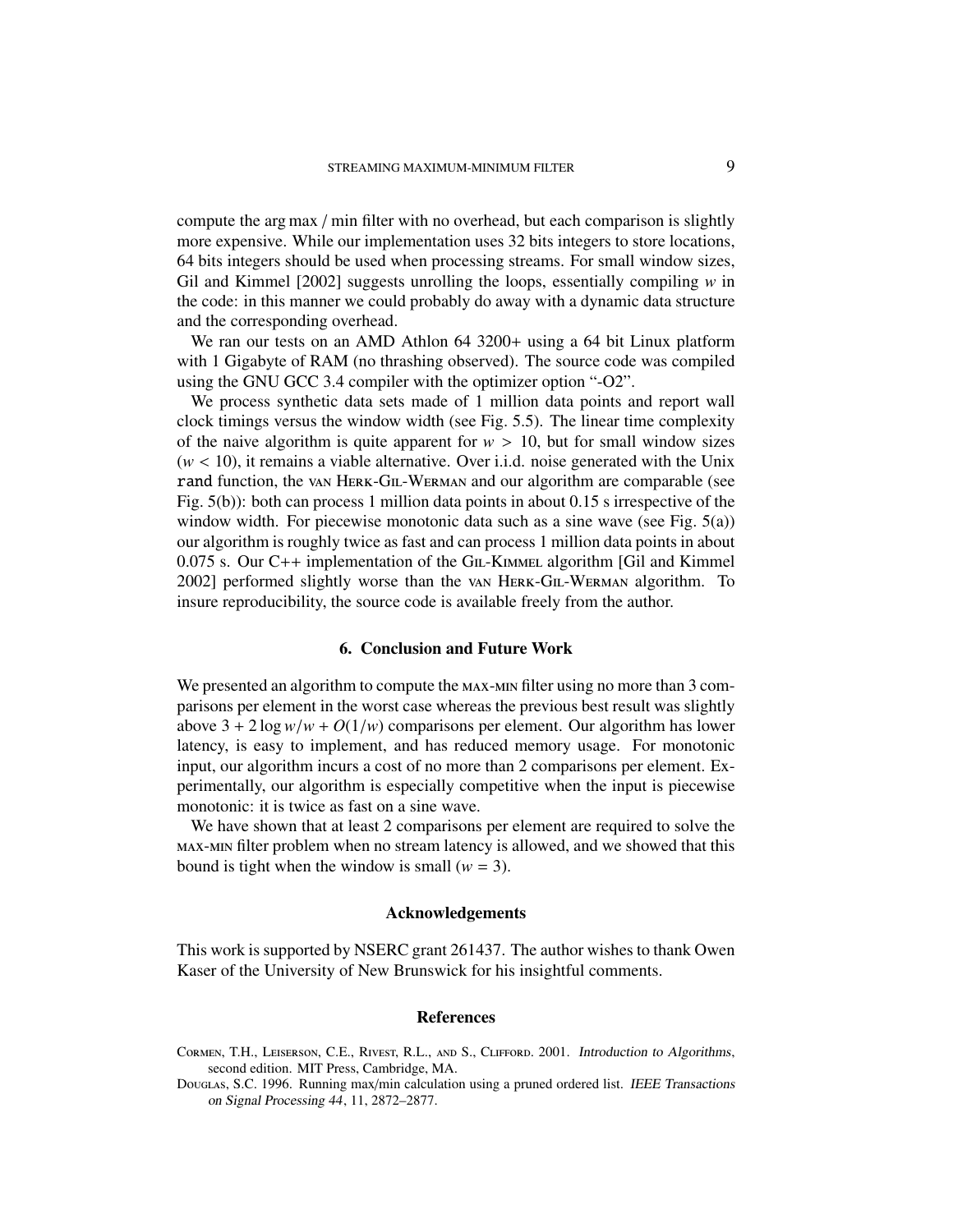10 DANIEL LEMIRE



Fig. 5.5: Running time to compute the MAX-MIN filter over a million data points using the naive algorithm, our van HERK-GIL-WERMAN (van Herk) implementation, our GIL-KIMMEL implementation, and our streaming implementation (less is better).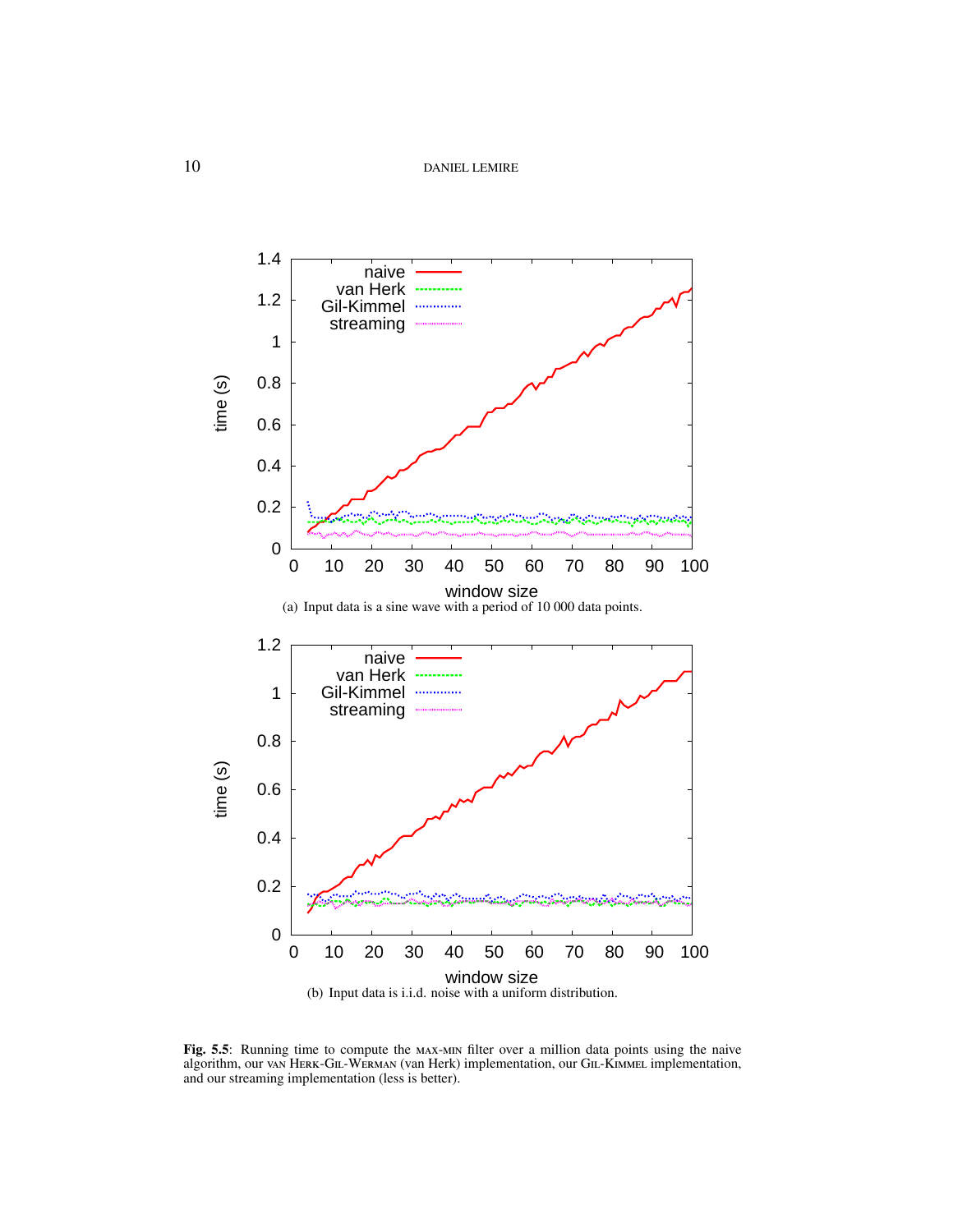- DROOGENBROECK, M. AND BUCKLEY, M. J. 2005. Morphological Erosions and Openings: Fast Algorithms Based on Anchors. J. Math. Imaging Vis. 22, 2-3, 121–142.
- GIL, J. AND KIMMEL, R. 2002. Efficient Dilation, Erosion, Opening, and Closing Algorithms. IEEE Trans. Pattern Anal. Mach. Intell. 24, 12, 1606–1617.
- GIL, J. AND WERMAN, M. 1993. Computing 2-D Min, Median, and Max Filters. IEEE Trans. Pattern Anal. Mach. Intell. 15, 5, 504–507.
- GIL, JOSEPH (YOSSI) AND KIMMEL, RON. 2002. Data filtering apparatus and method. US Patent Number 6,952,502.
- HE, Y.-L., TIAN, L.-F., ZHU, C.-M., CHEN, P., LI, B., AND MAO, Z.-Y. 2005. Development of intelligent diagnosis and report system based on whole body bone SPECT image. In Machine Learning and Cybernetics 2005, 5437–5441.
- KEOGH, E. AND RATANAMAHATANA, C.A. 2005. Exact indexing of dynamic time warping. Knowledge and Information Systems 7, 3, 358–386.
- LEMIRE, D., BROOKS, M., AND YAN, Y. 2005. An Optimal Linear Time Algorithm for Quasi-Monotonic Segmentation. In ICDM'05, 709-712.
- MYERS, C. AND ZHENG, H. 1997. An Asynchronous Implementation of the MAXLIST Algorithm. In ICASSP'97.
- Prras, I. 1989. Fast algorithms for running ordering and max/min calculation. IEEE Transactions on Circuits and Systems 36, 6, 795–804.
- SUN, H., LUI, JCS, AND YAU, DKY. 2004. Defending against low-rate TCP attacks: dynamic detection and protection. In ICNP 2004, 196–205.
- TAYCHER, L. AND GARAKANI, A. 2004. Machine vision methods and systems for boundary feature comparison of patterns and images. US Patent Number 6,687,402.
- van HERK, MARCEL. 1992. A fast algorithm for local minimum and maximum filters on rectangular and octagonal kernels. Pattern Recogn. Lett. 13, 7, 517–521.
- YE, X., CHERIET, M., AND SUEN, C. Y. 2001. A generic method of cleaning and enhancing handwritten data from business forms. International Journal on Document Analysis and Recognition 4, 2, 84–96.
- YE, X., CHERIET, M., AND SUEN, CY. 2001. Stroke-model-based character extraction from gray-level documentimages. IEEE Transactions on Image Processing 10, 8, 1152–1161.
- ZHU, Y. AND SHASHA, D. 2003. Warping indexes with envelope transforms for query by humming. In SIGMOD'03, 181–192.

#### Appendix: C++ source code for the streaming algorithm

```
/ / i n p u t : a r r a y a , i n t e g e r window wi dt h w
/ / o u t p u t : a r r a y s m axv al and mi n v al
/ / b u f f e r : l i s t s U and L
/ / r e q u i r e s : STL f o r de q ue s u p p o r t
deque \langle \text{int} \rangle U, L;
for ( u int i = 1; i < a. size ( ); ++i ) {
 if (i > = w) {
    maxval [i-w] = a[U \text{ size } ( )>0 ? U \text{ from } ( ) : i-1];minval[i-w] = a[L.size() > 0 ? L front() : i-1];} / / end i f
 if (a[i] > a[i-1]) {
  L. push-back(i-1);if ( i == w+L. front () ) L. pop\_front() ;while (U \text{. size } ( ) > 0 ) {
    if (a[i] \le a[U.\,back()]) \; \{if (i == w+U. front()) U. pop-front();
     break ;
    } / / end i f
   U. pop\_back();
  } / / end w h il e
```